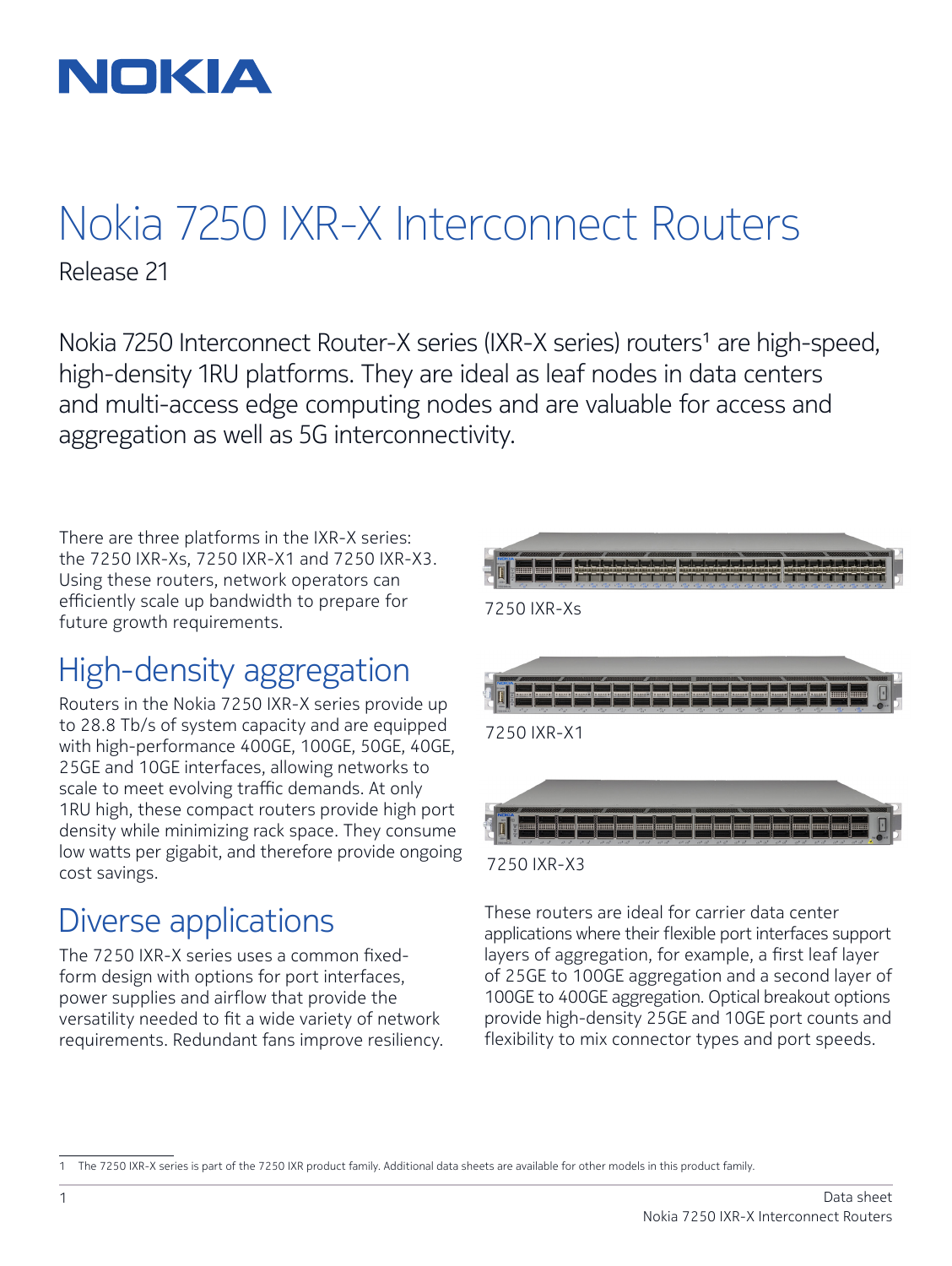

# Low latency and accurate synchronization

The 7250 IXR-X series combines low nodal latency with advanced synchronization features to serve latency-sensitive applications and meet 4G and 5G fronthaul requirements. Advanced QoS features allow high-priority packets to traverse the network without queuing delay. This makes them ideal for centralized and virtualized RAN applications, BBU aggregation and edge computing applications.

## Automation

To simplify and automate network operations, the 7250 IXR-X platforms enable model-driven network management features through the Nokia SR OS and are managed by the Nokia Network Services Platform (NSP). The Nokia NSP offers a rich set of service management features that automate new service delivery and reduce operating costs.

Standards-based software-defined networking (SDN) interfaces enable best-path computation to be offloaded to path computation elements (PCEs) such as the Nokia NSP. The 7250 IXR operates as a path computation client (PCC), collecting and reporting per-link and per-service delay, jitter and loss metrics, as well as port utilization levels, for efficient path computation.

# Software features

The 7250 IXR supports, but is not limited to, the following features.

### **Services**

- Point-to-point Ethernet pseudowires/virtual leased line (VLL)
- Ethernet Virtual Private Network (EVPN)
	- Virtual Private Wire Service (EVPN-VPWS)
	- Virtual Private LAN Services (EVPN-VPLS): IPv4 and IPv6 support, including Virtual Router Redundancy Protocol (VRRP)
- Multihoming with single/active or active/active modes
- Multipoint Ethernet VPN services with VPLS based on Targeted Label Distribution Protocol (T-LDP) and Border Gateway Protocol (BGP)
- Routed VPLS with Internet Enhanced Service (IES) or IP-VPN, IPv4 and IPv6
- Ingress and egress VLAN manipulation for Layer 2 services
- IP VPN Virtual Private Routed Network (VPRN), Inter-Autonomous System (Inter-AS) Option A, B and C
- IPv6 VPN Provider Edge (6VPE)

### **Network protocols**

- Segment routing
	- Intermediate System-to-Intermediate System (SR-IS-IS) and Open Shortest Path First (SR-OSPF)
	- Traffic engineering (SR-TE) IPv4, IPv6
- MPLS label edge router (LER) and label switching router (LSR) functions
	- Label Distribution Protocol (LDP)
	- Resource Reservation Protocol with traffic engineering (RSVP-TE)
- IP routing
	- Dual-stack Interior Gateway Protocol (IGP)
	- Multi-topology, multi-instance Intermediate System-to-Intermediate System (IS-IS)
	- Multi-instance OSPF
	- Multiprotocol BGP (MP-BGP)
	- Accumulated IGP (AIGP) metric for BGP
	- BGP monitoring protocol (BMP)
	- BGP route-reflector for EVPN and IP-VPN with VPNv4 and VPNv6 address families (AFs)
	- BGP confederations
	- IGP and BGP shortcuts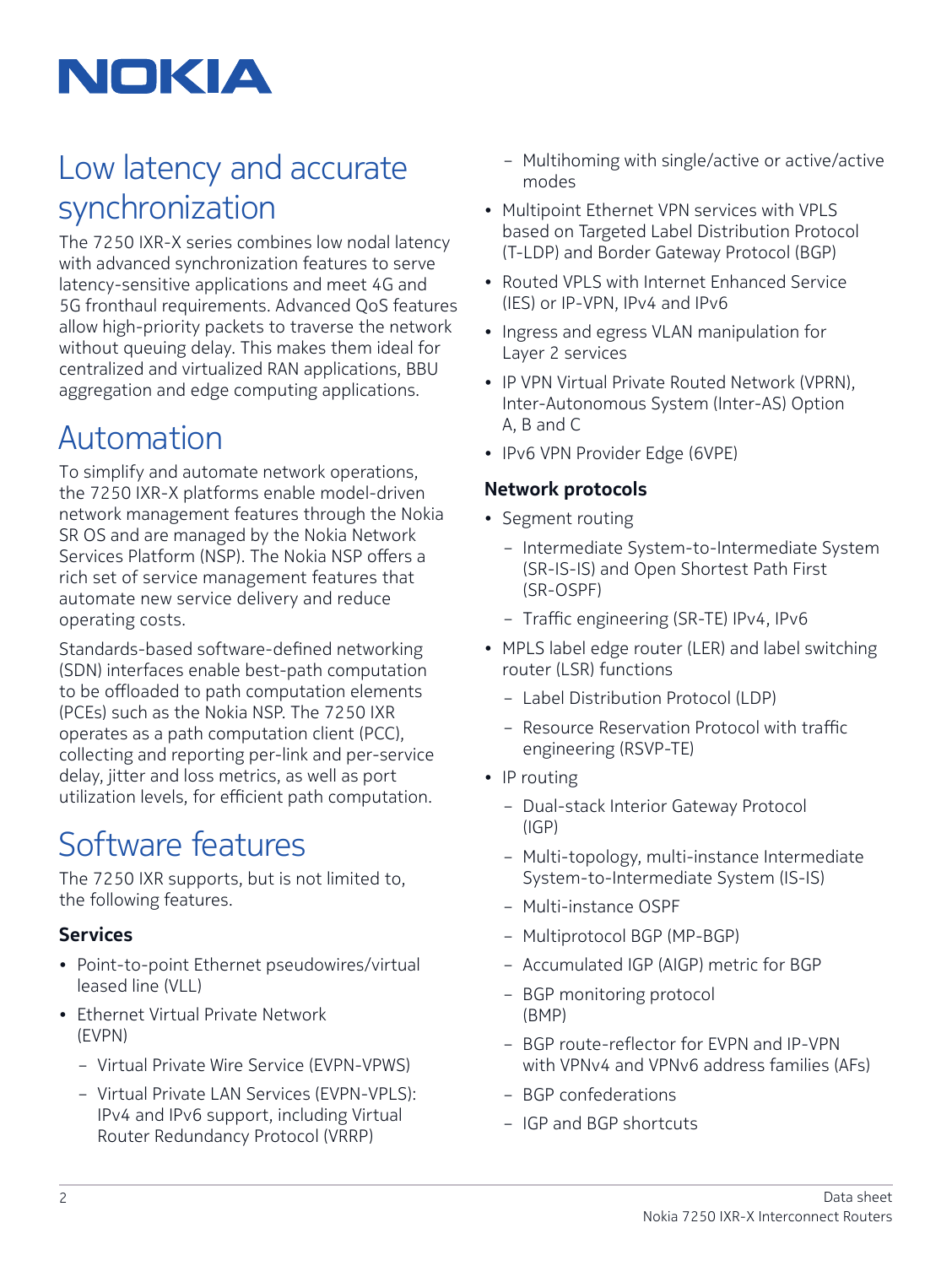

- Layer 3 Multicast base routing
	- Internet Group Management Protocol (IGMP)
	- Multicast Listener Discovery (MLD)
	- Protocol Independent Multicast Sparse Mode (PIM-SM), Source Specific Multicast (SSM) for IPv4
	- PIM-SSM for IPv6
- Layer 3 Multicast VPRN
	- Next-generation multicast VPNs (NG-MVPN)
	- SSM with multicast LDPv4 (mLDPv4)
	- IGMP/MLD
	- IGMP/MLD on routed VPLS interface
	- PIMv4/PIMv6
- Layer 2 Multicast
	- IGMP/MLD snooping

#### **SDN**

- SR-TE LSPs, RSVP-TE LSPs
	- PCC initialized, PCC controlled
	- PCC initialized, PCE computed
	- PCC initialized, PCE controlled
- SR-TE LSPs: PCE initialized, PCE controlled
- LSP stats
- Topology discovery: BGP-Link State (BGP LS) IPv4 and IPv6
- Telemetry: streaming interface statistics, service delay and jitter metrics
- Netflow/cflowd

#### **Load balancing and resiliency**

- IEEE 802.3.ad Link Aggregation Group (LAG) and multi-chassis (MC) LAG
- Pseudowire and LSP redundancy
- BGP Edge and Core Prefix Independent Convergence (BGP PIC)
- Fast reroute:
- LDP with loop-free alternate (LFA) and remote loop-free alternate (rLFA) policies
- RSVP-TE
- Segment routing rLFA and topology independent LFA
- IP and MPLS load balancing by equal-cost multipath (ECMP)
- Weighted LAG hash
- VRRP
- Configurable polynomial and hash seed shift
- Entropy label (IETF RFC 6790)

#### **Platform**

- Ethernet IEEE 802.1Q (VLAN) and 802.1ad (QinQ) with 9k jumbo frames
- Detailed forwarded and discarded counters for service access points (SAPs) and network interfaces in addition to port-based statistics: per Virtual Output Queue (VoQ) packet and byte counters
- Dynamic Host Configuration Protocol (DHCP) server for IPv4 IES, VPNv4
- DHCP relay, IPv4 and IPv6, IES, IP-VPN, EVPN-VPLS
- Accounting records

#### **QoS and traffic management**

- Hierarchical OoS
	- Hierarchical egress schedulers and shapers per forwarding class, SAP, network interface, port or LAG<sup>2</sup>
	- Port sub-rate
- Granular rate enforcement with up to 32 policers per SAP/VLAN, including broadcast, unicast, multicast and unknown policers
- Hierarchical policing for aggregate rate enforcement
- Strict priority, weighted fair queuing schedulers
- Congestion management via weighted random early discard (WRED)
- Egress marking or re-marking

<sup>2</sup> LAG excludes 7250 IXR-X3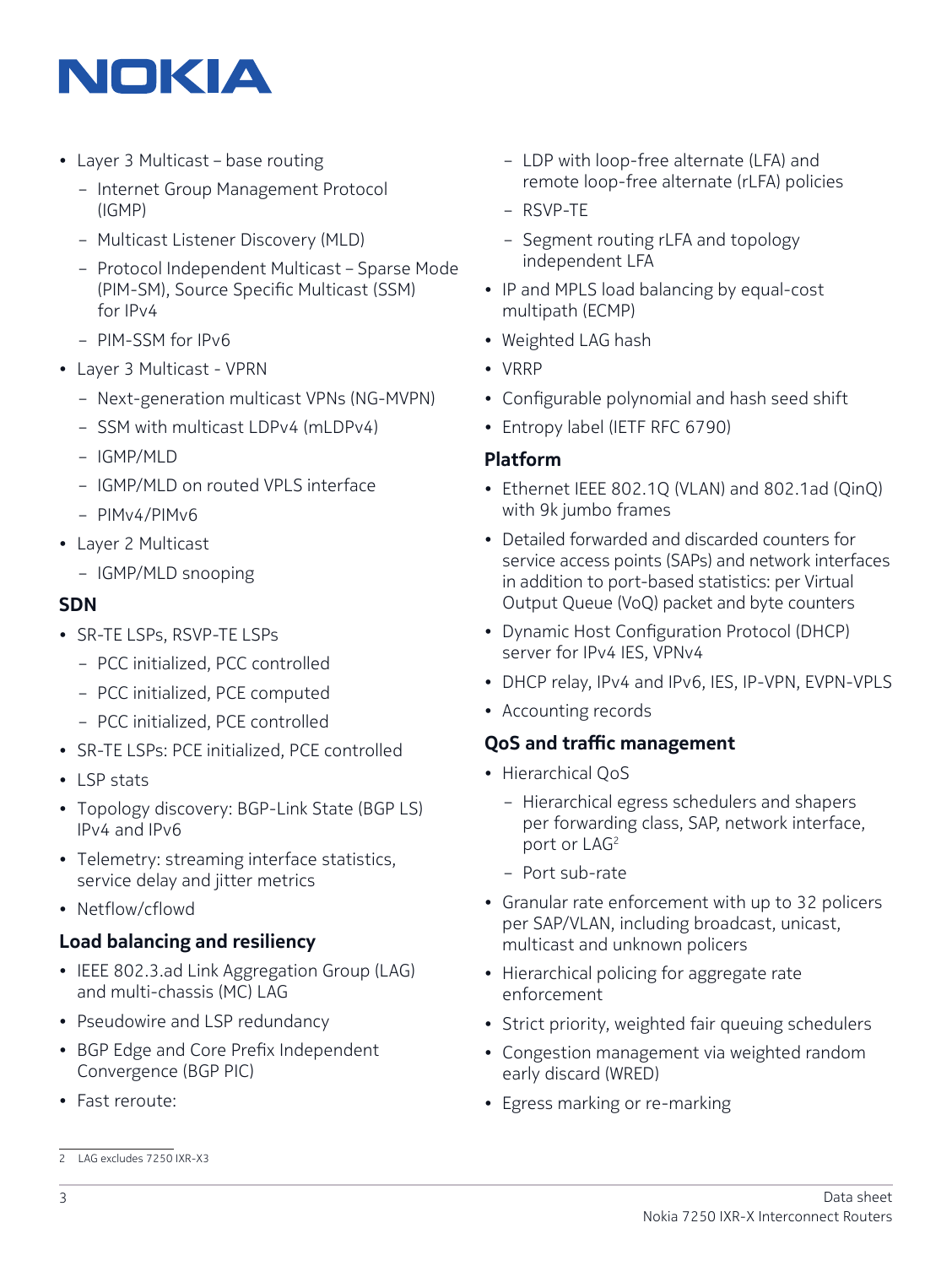

#### **System management**

- Simple Network Management Protocol (SNMP)
- Model-driven (MD) management interfaces
	- NETCONF
	- MD CLI
	- Remote Procedure Call (gRPC)
- Comprehensive management with Nokia NSP

#### **Operations, administration and maintenance**

- IEEE 802.1ag, ITU-T Y.1731: Ethernet Connectivity Fault Management for both fault detection and performance monitoring, including delay, jitter and loss tests
- Ethernet bandwidth notification with egress rate adjustment
- ITU-T Y.1564 Service Activation Test
- IEEE 802.3ah: Ethernet in the First Mile
- Bidirectional Forwarding Detection IPv4 and IPv6
- Two-Way Active Measurement Protocol (TWAMP), TWAMP Light
- A full suite of MPLS OAM tools, including LSP and virtual circuit connectivity verification ping
- Service assurance agent
- Mirroring with slicing support:
	- Port
	- VLAN
	- Filter output: Media Access Control (MAC), IPv4/IPv6 filters
	- Local/remote
- Configuration rollback

#### **Security**

- MAC-, IPv4- and IPv6-based access control lists
	- Forward and drop statistics, local/remote logging
- Secure Shell (SSH) with configurable server/client lists and strong KEX, HMAC and CIPHERs
- AAA functionality with Remote Authentication Dial-In User Service (RADIUS), Terminal Access Controller Access Control System Plus (TACACS+), and comprehensive control-plane protection capabilities
- MAC-, IPv4- and IPv6-based access control lists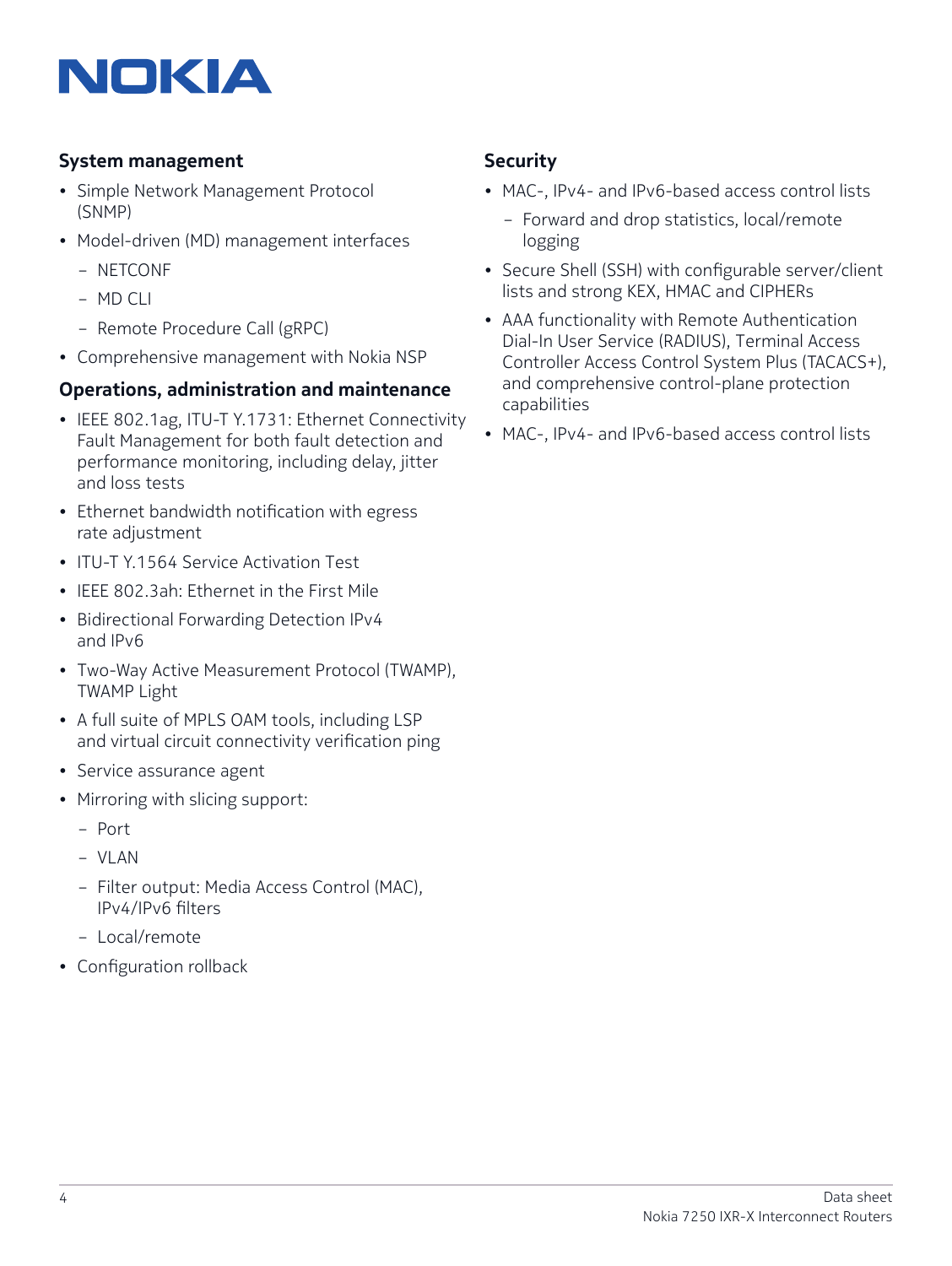

## Technical specifications

Optical breakout solutions available:

- QSFP-DD ports: 4 x 100GE, 2 x 100GE, 8 x50GE, 4 x 25GE and 4 x 10GE
- QSFP28/QSFP+ ports: 4 x 25GE and 4 x 10GE

#### Table 1. 7250 IXR-X series specifications

| <b>Feature</b>                                               | <b>7250 IXR-Xs</b>                                                                                                                                                                                                                                                                                                                                | 7250 IXR-X1                                                                | 7250 IXR-X3                                                      |
|--------------------------------------------------------------|---------------------------------------------------------------------------------------------------------------------------------------------------------------------------------------------------------------------------------------------------------------------------------------------------------------------------------------------------|----------------------------------------------------------------------------|------------------------------------------------------------------|
| System throughput<br>Half duplex (HD)<br><b>IMIX traffic</b> | $9.6$ Tb/s                                                                                                                                                                                                                                                                                                                                        | $9.6$ Tb/s                                                                 | 28.8 Tb/s                                                        |
| Service interfaces                                           | • 6 x QSFP-DD 400GE<br>• 48 x SFP56/SFP28/SFP+<br>50/25/10GE                                                                                                                                                                                                                                                                                      | $\bullet$ 4 x QSFP-DD 400GE<br>• 32 x QSFP28/QSFP+ 100/40GE                | 36 x QSFP-DD 400GE                                               |
| Control interfaces                                           | Console, management, USB, SD slot                                                                                                                                                                                                                                                                                                                 | Console, management,<br>Bluetooth <sup>3</sup> , USB, SD slot              | Console, management,<br>Bluetooth <sup>3</sup> , USB, SD slot    |
| Timing and synchronization                                   | • Built-in Stratum 3E clock<br>• ITU-T Synchronous Ethernet (SyncE)<br>• ITU-T G.8262.1 eEEC<br>• IEEE 1588v2<br>- Boundary clock (BC), master clock (MC), slave clock (SC)<br>- Profiles: IEEE 1588v2 default, G.8265.1, G.8275.1<br>- IPv4 and Ethernet encapsulations<br>• ITU-T G.8273.2 Class C4,5<br>• RFC 5905 Network Time Protocol (NTP) |                                                                            |                                                                  |
| Memory buffer size                                           | 8 GB                                                                                                                                                                                                                                                                                                                                              | 8 GB                                                                       | 24 GB                                                            |
| Internal storage                                             | N/A                                                                                                                                                                                                                                                                                                                                               | N/A                                                                        | SSD drive                                                        |
| <b>Dimensions</b>                                            | · Height: 1RU, 4.5 cm<br>$(1.75 \text{ in})$<br>• Depth: 54.6 cm (21.5 in)                                                                                                                                                                                                                                                                        | · Height: 1RU, 4.5 cm<br>$(1.75 \text{ in})$<br>• Depth: 54.6 cm (21.5 in) | · Height: 1RU, 4.5 cm<br>(1.75 in)<br>• Depth: 64.7 cm (25.5 in) |
|                                                              | • Width: 44.45 cm (17.5 in)                                                                                                                                                                                                                                                                                                                       | • Width: 44.45 cm (17.5 in)                                                | • Width: 44.45 cm (17.5 in)                                      |
| Common equipment<br>redundancy                               | Power supplies (1+1),<br>cooling fans                                                                                                                                                                                                                                                                                                             | Power supplies (1+1),<br>cooling fans                                      | Power supplies $(1+1)^6$ ,<br>cooling fans                       |
| Power supply options                                         | Power supplies (1+1), cooling fans                                                                                                                                                                                                                                                                                                                |                                                                            |                                                                  |
| Power requirements                                           | • HV AC input (rated): 200 V AC to 240 V AC, 50 Hz to 60 Hz<br>• DC input (rated): -48 V DC/-60 V DC                                                                                                                                                                                                                                              |                                                                            |                                                                  |
| Cooling                                                      | • Modular replaceable fans<br>$(3 \text{ total})$                                                                                                                                                                                                                                                                                                 | • Modular replaceable fans<br>$(3 \text{ total})$                          | • Modular replaceable fans<br>$(3 \text{ total})$                |
|                                                              | • Front-to-back airflow<br>• Back-to-front airflow                                                                                                                                                                                                                                                                                                | • Front-to-back airflow<br>• Back-to-front airflow                         | • Front-to-back airflow                                          |
| Normal operating<br>temperature range                        | 0°C to +40°C (32°F to +104°F) sustained                                                                                                                                                                                                                                                                                                           |                                                                            |                                                                  |
| Shipping and storage<br>temperature                          | $-40^{\circ}$ C to +70 $^{\circ}$ C (-40 $^{\circ}$ F to +158 $^{\circ}$ F)                                                                                                                                                                                                                                                                       |                                                                            |                                                                  |
| Normal humidity                                              | 5% to 95%, non-condensing                                                                                                                                                                                                                                                                                                                         |                                                                            |                                                                  |

3 Future software deliverable

4 For noise generation. Please contact Nokia for details.

5 Future deliverable on 7250 IXR-X3

6 Future deliverable for DC variant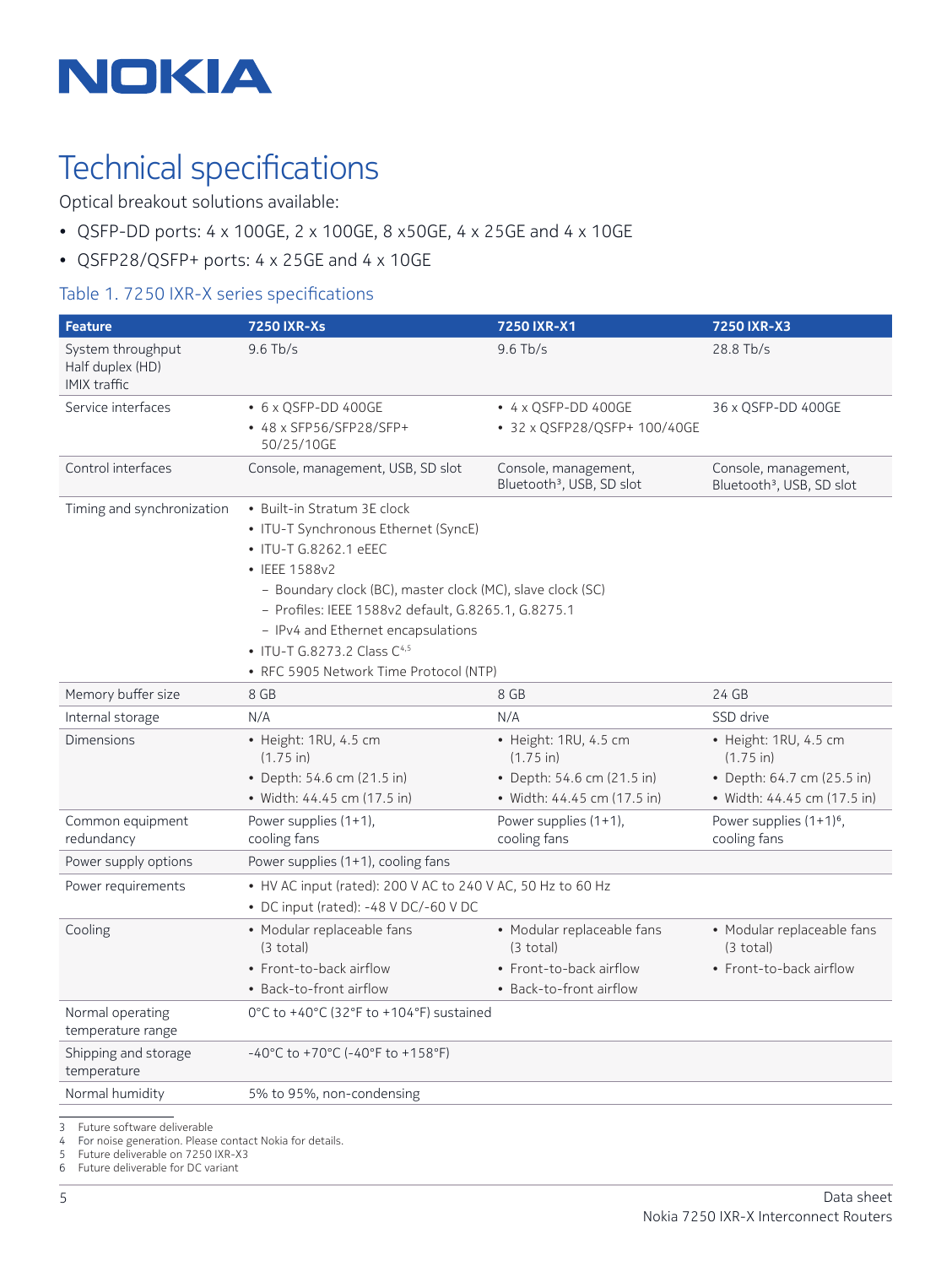

# Standards compliance<sup>7</sup>

#### **Environmental**

- ATIS-0600015.03
- ATT-TP-76200
- ETSI EN 300 019-2-1; Storage Tests, (Class 1.2)
- ETSI EN 300 019-2-2; Transportation Tests, (Class 2.3)
- ETSI EN 300 019-2-3; Operational Tests, (Class 3.2)
- ETSI EN 300 753 Acoustic Noise (Class 3.2)
- GR-63-CORE
- GR-295-CORE
- GR-3160-CORE
- VZ.TPR.9205
- VZ.TPR.9203 (CO)

#### Safety

- AS/NZS 60950.1/62368.1
- IEC/EN 60825-1
- IEC/EN 60825-2
- IEC/EN/UL/CSA 60950-1 Ed2
- IEC/EN/UL/CSA 62368-1 Ed2
- IEC 60529 IP20

#### Electromagnetic compatibility

- AS/NZS CISPR 32 (Class A)
- ATIS-600315.01.2015
- BT GS-7
- EN 300 386
- EN 55024
- EN 55032 (Class A)
- ES 201 468
- ETSI EN 300 132-2 (LVDC)
- ETSI EN 300 132-3 (AC)
- FCC Part 15 (Class A)
- GR-1089-CORE
- ICES-003 (Class A)
- IEC 61000-3-2
- IEC 61000-3-3
- IEC CISPR 24
- IEC CISPR 32 (Class A)
- IEC 61000-6-2
- IEC 61000-6-4
- IEC/EN 61000-4-2 ESD
- IEC/EN 61000-4-3 Radiated Immunity
- IEC/EN 61000-4-4 EFT
- IEC/EN 61000-4-5 Surge
- IEC/EN 61000-4-6 Conducted Immunity
- IEC/EN 61000-4-11 Voltage Interruptions
- ITU-T L.1200
- KCC Korea-Emissions & Immunity (in accordance with KN32/35)
- VCCI (Class A)

#### Directives, regional approvals and certifications

- DIRECTIVE 2011/65/EU RoHS
- DIRECTIVE 2012/19/EU WEEE
- DIRECTIVE 2014/30/EU EMC
- DIRECTIVE 2014/35/EU LVD
- MEF CE 3.0 compliant
- NEBS Level 3
- Australia: RCM Mark
- China RoHS: CRoHS
- Europe: CE Mark
- Japan: VCCI Mark
- South Korea: KC Mark
- TL9000
- ISO 14001
- ISO 9001:2008

<sup>7</sup> System design intent is according to the listed standards. Refer to product documentation for detailed compliance status.